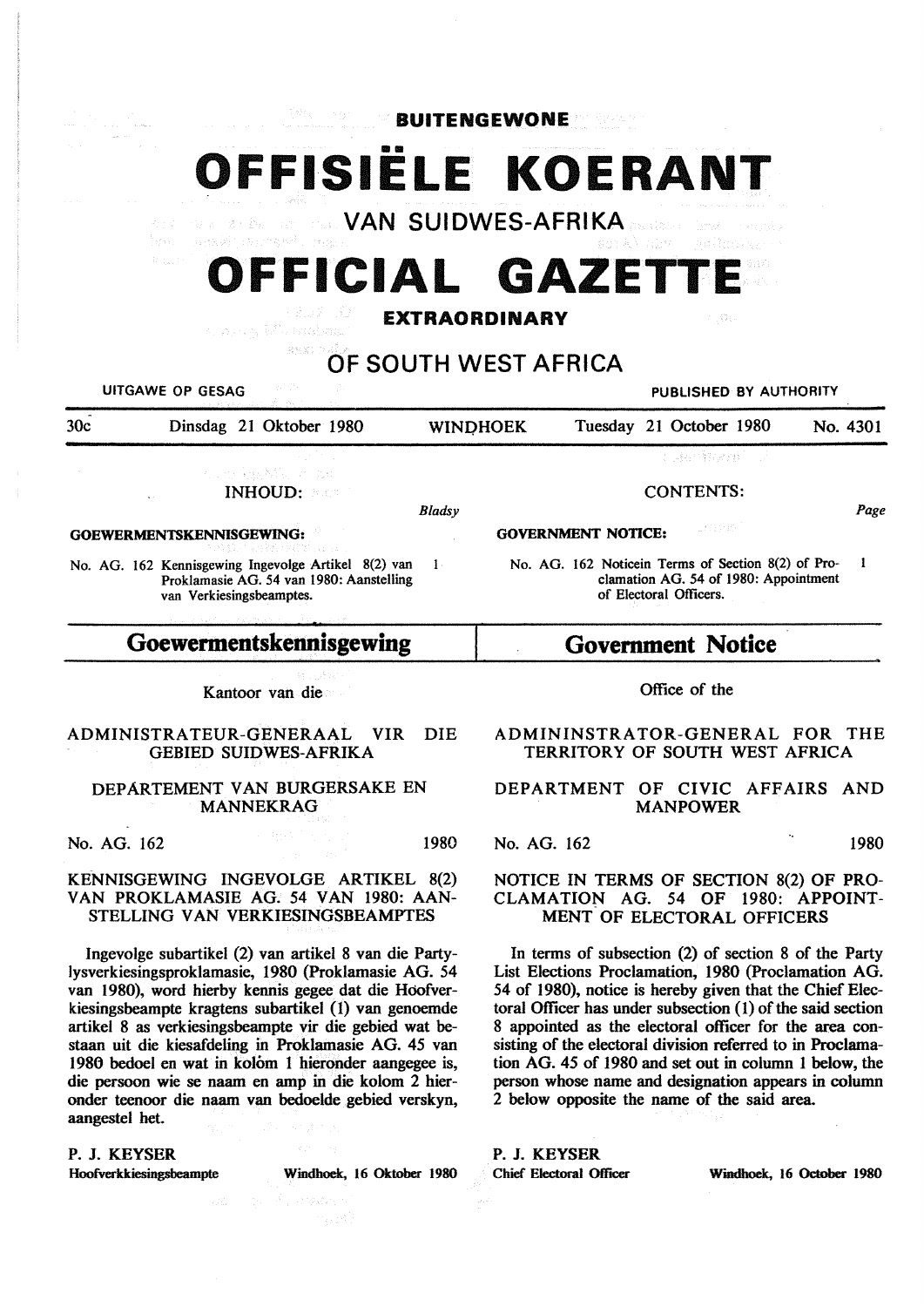No. 4301

| Kolom 1<br><b>Column</b>                                                                                                                                                                                                                                                                                                                                                                       |                | Kolom <sub>2</sub><br>Column                                                                                                                       |
|------------------------------------------------------------------------------------------------------------------------------------------------------------------------------------------------------------------------------------------------------------------------------------------------------------------------------------------------------------------------------------------------|----------------|----------------------------------------------------------------------------------------------------------------------------------------------------|
| Gebied wat bestaan uit de staat is a staat op de staat is de staat in de staat is alle staat in de staat is alle<br>kiesafdeling van:/Area<br>Consisting of electoral<br>- 4월 15<br>division of:                                                                                                                                                                                               |                | Naam en adres van ver-<br>kiesingsbeampte/Name and<br>Address of Electoral Officer<br>LF FOR TIME                                                  |
| 1. Erongo<br>不能發達為 医脑腔动脉 医心态处                                                                                                                                                                                                                                                                                                                                                                  | 军警藏、官员和四乘 经一属商 | G. Retief<br>Landdros/Magistrate<br>Khorixas                                                                                                       |
| 2. Gobabis                                                                                                                                                                                                                                                                                                                                                                                     |                | D. F. Small<br>Landdros/Magistrate                                                                                                                 |
| 的条件 网络海豚 有手的 可爱 经公债 人名 人名利克利 化十分层                                                                                                                                                                                                                                                                                                                                                              |                | Gobabis and the company of the second second                                                                                                       |
| 3. Grootfontein<br>つきのもの おとばし 高                                                                                                                                                                                                                                                                                                                                                                |                | W. Rust<br>Landdros/Magistrate<br>Grootfontein                                                                                                     |
| 4. Keetmanshoop<br>$\label{eq:2.1} \mathcal{L}^{\mathcal{A}}(\mathcal{A})=\mathcal{L}^{\mathcal{A}}(\mathcal{A})\mathcal{L}^{\mathcal{A}}(\mathcal{A})=\mathcal{L}^{\mathcal{A}}(\mathcal{A})\mathcal{L}^{\mathcal{A}}(\mathcal{A})=\mathcal{L}^{\mathcal{A}}(\mathcal{A})\mathcal{L}^{\mathcal{A}}(\mathcal{A})=\mathcal{L}^{\mathcal{A}}(\mathcal{A})\mathcal{L}^{\mathcal{A}}(\mathcal{A})$ |                | B. du P. Myburgh<br>Landdros/Magistrate<br><b>Bethanien</b>                                                                                        |
|                                                                                                                                                                                                                                                                                                                                                                                                |                | and Processing Control                                                                                                                             |
| 5. Khomas-Hochland<br>the Control of Constitution of<br>中心 动医小叶的                                                                                                                                                                                                                                                                                                                               |                | A. J. Kilian<br><b>Administratiewe Beampte</b><br>Nasionale Vergadering/<br><b>Administrative Officer</b><br>National Assembly<br>Windhoek         |
| <b>6. Klein-Windhoek 6. Klein-Windhoek</b><br>医克里利氏征 医心理性神经细胞的                                                                                                                                                                                                                                                                                                                                 |                | W. J. Potgieter<br>Klerk van Wetgewende<br>Vergadering van die<br>Blankes/<br>Clerk of Legislative<br><b>Assembly</b><br>of the Whites<br>Windhoek |
| 7. Lüderitz<br>ta glati<br><b>可以</b> 是不可以通过保证的一种的。                                                                                                                                                                                                                                                                                                                                             |                | J. A. Greyling<br>Landdros/Magistrate<br><b>Mariental</b>                                                                                          |
| 8. Mariental<br>$\psi_{\alpha\beta}$ , $\psi_{\beta\gamma}$<br>$\label{eq:3.1} \mathcal{F} = \{ \alpha(x) \mid x \in \mathbb{R} \} \quad \text{and} \quad \mathcal{F}^{\text{1}}(x, y) = \mathcal{F}^{\text{2}}(x, y)$<br><b>Contractor</b><br>しっちゃく ほうしゃ あいかいしん                                                                                                                               |                | F. H. Truter<br>Landdros/Magistrate<br><b>Mariental</b><br>the expertised                                                                          |
| 9. Okahandja<br>and the most professional pro-<br>$\label{eq:3.1} \mathcal{F}(\mathcal{F}) = \mathcal{F}^{\mathcal{F}}_{\mathbf{L}}(\mathcal{F}_{\mathbf{L}}) = \mathcal{F}^{\mathcal{F}}_{\mathbf{L}}(\mathcal{F}_{\mathbf{L}})$<br>不适合原则,以下不动态,都应下心。<br>i film a sa shekarar ne                                                                                                              |                | ほど 随<br>N. J. Hendrikse<br>Landdros/Magistrate<br>Karibib                                                                                          |
| and the state<br>10. Otjiwarongo<br>(トードを) ()                                                                                                                                                                                                                                                                                                                                                  |                | D. A. van Deventer<br>Landdros/Magistrate<br>Otjiwarongo<br>自分。                                                                                    |
| 医异常性的 医无牙根 经合同<br>11. Outjo                                                                                                                                                                                                                                                                                                                                                                    |                | ar exporter comp<br>C. A. Carstens<br>Landdros/Magistrate<br>Outjo                                                                                 |

 $\ddot{\phantom{0}}$